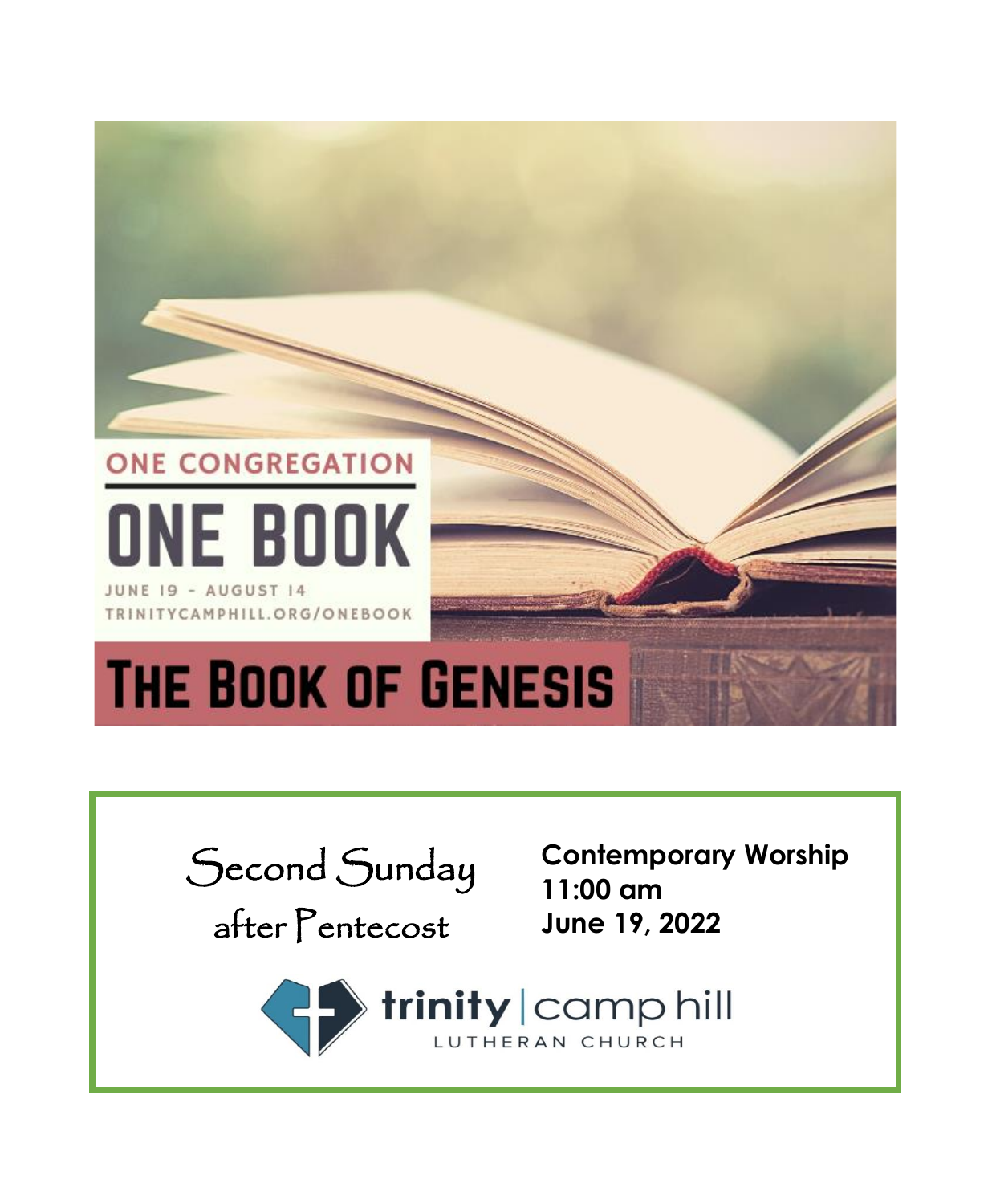# **══Weekly News & Announcements══**

# **Recognizing our 2022 graduates this weekend**

Congratulations, graduates and their families. We are blessing grads during worship, featuring them in a video, and providing them with a neat gift.

# **Recognizing our Faith Formation teachers and volunteers**

Also today we recognize those who make our Faith Formation program possible. What would we do without you? Thank you, thank you!

# **Summer schedule: Fun! Outstanding!**

Find details on website and elsewhere.

- **VBS: MONUMENTAL.** M-F, this week. So excited to be back! Watch for pics.
- **One Congregation, One Book: Genesis.** Sat.-Sun., June 18-August 28.
- **Worship & Serve.** First event is Sun., 10 am, June 26, Capital Area Greenbelt.
- **Pop-up VBS.** Tues., July 26, 6-8 pm, Winding Hill Park South, Mechanicsburg
- **Pop-up VBS.** Thurs., July 28, 6-8 pm, Highland Park
- **Christmas in July.** July 1-31
- **Bread Weekend.** July 30-31

# **HELP at VBS! Volunteers needed to help set up THIS Sunday!**

Stay after the 11 am Sunday services to help us set up, or just come around noon. Meet in the Gathering Space—pizza lunch will be provided.

# **Apply for Director of Finance position: Permanent, full-time**

…Needed when our colleague Paul Hensel retires after 19 years of service. Go to our website for the link to apply and to learn more about Paul's service.



This summer we focus on the **Book of Genesis**, the story of the human condition and its complexities. Participate in these ways: follow the reading plan you'll find on our website, worship with us to hear the weekly sermons, and/or attend our Sunday morning (10 am) adult class, where the preaching pastor will dive deeper into the readings for each week.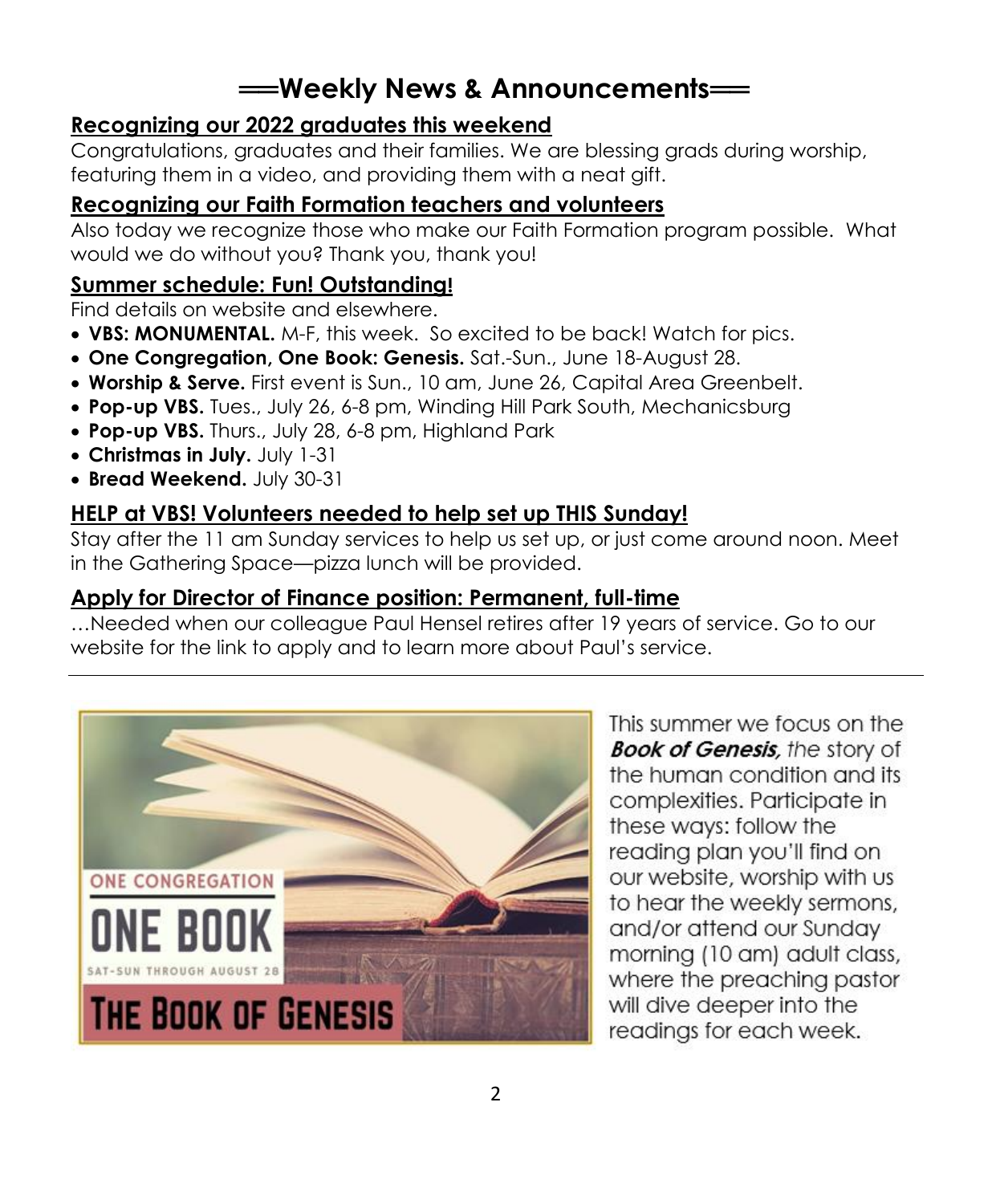*Welcome to Trinity Lutheran Church! We're so glad you're here.* 

*\*Those individuals leading worship, singing or speaking, unmasked are fully vaccinated*

We would like to know you were here worshiping with us. Using a QR reader or camera on your mobile device, please scan this QR code to check you and your family into today's worship service. Or go to the following link: trinitycamphill.org/check-in.



#### **about today's service**

The Book of Genesis tells a story that is deep and wide from the creation of the cosmos to family relationships. Genesis tells the story of the human condition and its complexities – the joy, the pain, and God's promise to accompany humanity through all of life. This week we start with how it all began - God's creation of the earth. The creation story reminds us that God creates each of us, makes us in God's image, and claims us as beloved children.

**P: Pastor L: Lector C: Congregation**

# + **Gathering** +

*We gather together to praise God and receive His love.*

# **Song: "Breath of God"**

### *Verse 1*

In the beginning was darkness and nothing, Your Spirit was moving over the deep.

You spoke a whisper and creation existed,

Birthed by the mighty words that You speak.

# *Bridge 1*

Just say the word and my weary soul will be renewed.

# *Chorus*

Breathe on me, O breath of God And fill me with life anew. Breathe on me, O breath of God And set this heart on fire for You.

### *Verse 2*

Bones in a valley were changed into an army,

Raised by Your Spirit's powerful touch.

Here in Your presence, I'm needing Your refreshing;

Lord, please revive my heart with Your love.

# *Bridge 1*

*Chorus*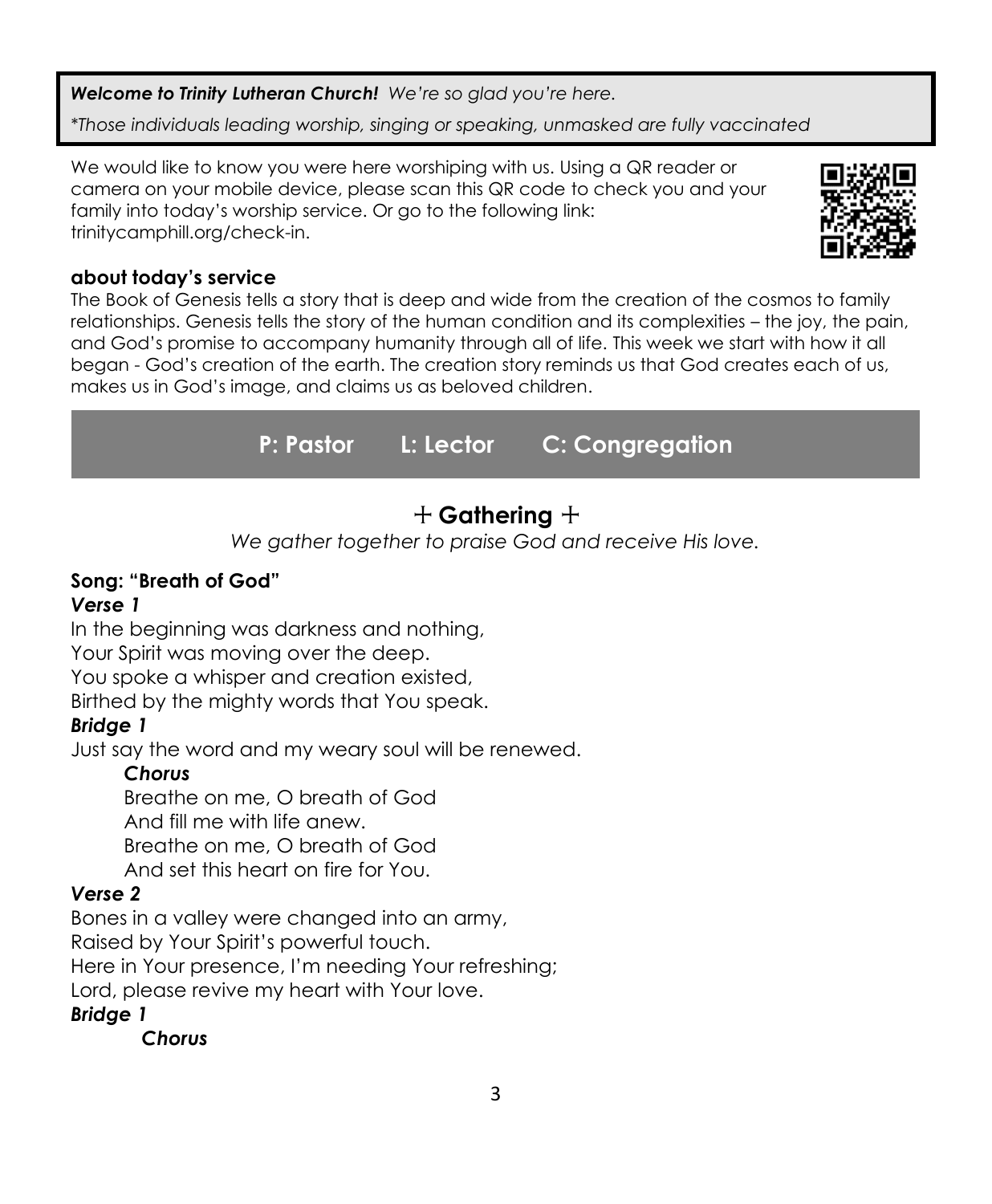# *Bridge 2*

Revival fire, fall down like the rain. Revival fire, set my soul ablaze. Revival fire, fall down like the rain. Revival fire, set my soul ablaze, Set us ablaze. Set us on fire, set us on fire, Set us on fire.

# *Chorus*

# *Ending*

And set this heart, And set this heart, And set this heart on fire for You. By Vicky Beeching © 2008 Thankyou Music|Integrity Worship Music CCLI #1283514.

Welcome

(Please Stand)

#### **Song: "Majestic"** *Verse*

O Lord our Lord, how majestic is Your name in all the earth.

O Lord our Lord, how majestic is Your name in all the earth.

# *Chorus 1*

The heavens declare Your areatness.

The oceans cry out to You.

The mountains, they bow down before You.

So I'll join with the earth, and I'll give my praise to You.

# *Verse*

# *Chorus 2*

The heavens declare Your greatness.

The oceans cry out to You.

The mountains, they bow down before You.

So I'll join with the earth and I'll sing...

The heavens declare Your greatness.

The oceans cry out to You.

The mountains, they bow down before You.

So I'll join with the earth and I'll give my praise to You.

# *Bridge*

I will worship You. I will worship You. I will worship You. I will worship You. We will worship You. We will worship You.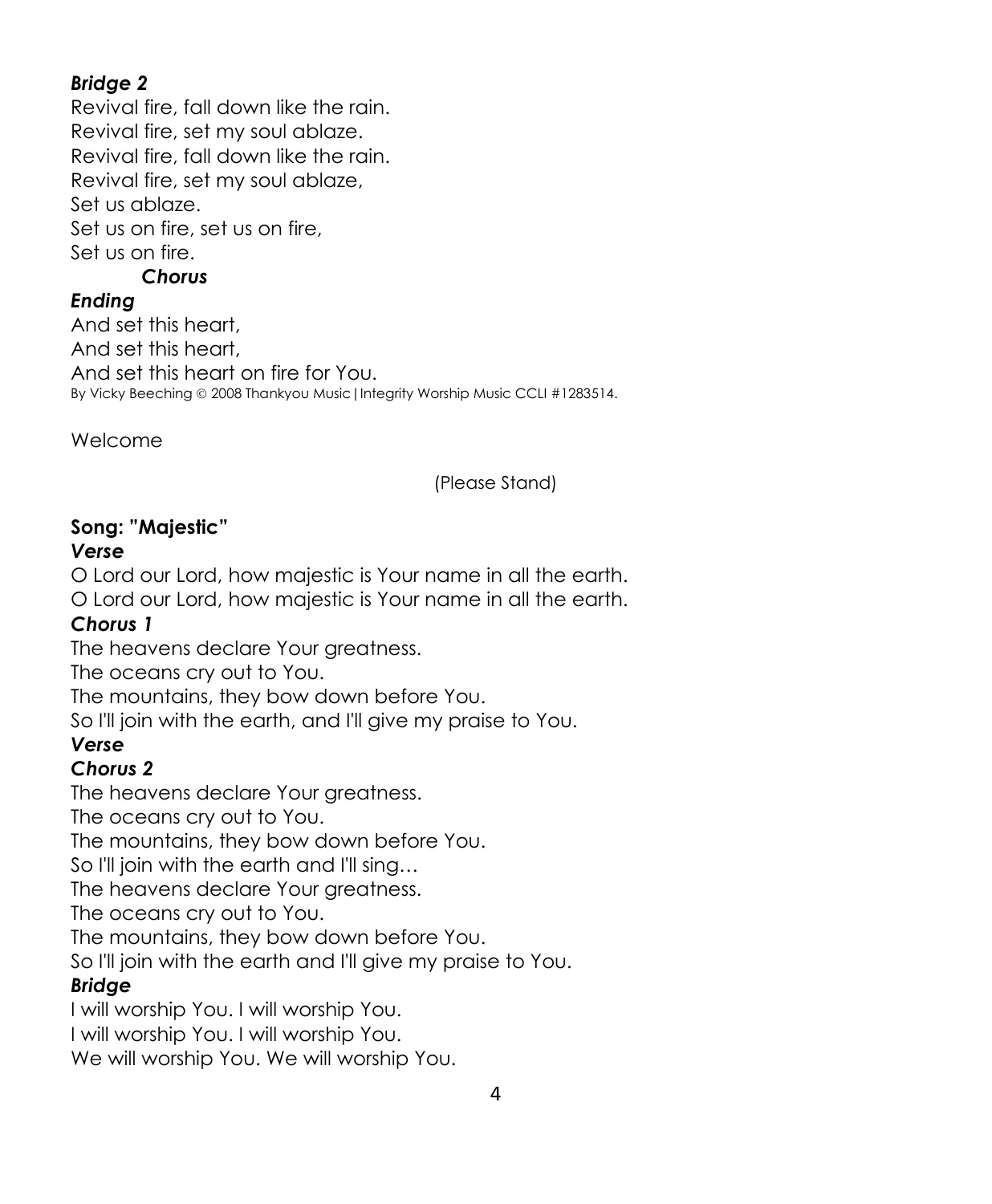# *Chorus*

**Tag (2X):** So I'll join with the earth and I'll give my praise to You. Lincoln Brewster © 2005 Integrity's Praise! Music, www.songtouch.com, CCLI License #1283514.

Confession and Forgiveness

- P: Blessed be the holy Trinity,  $\pm$  one God, whose steadfast love endures forever.
- C: **Amen.**
- P: Let us confess our sin in the presence of God and of one another.

*Silence is kept for reflection.*

- P: Merciful God,
- **C: we confess that we are captive to sin and cannot free ourselves. We have sinned against you in thought, word, and deed, by what we have done and by what we have left undone. We have not loved you with our whole heart; we have not loved our neighbors as ourselves. For the sake of your Son, Jesus Christ, have mercy on us. Forgive us, renew us, and lead us, so that we may delight in your will and walk in your ways, to the glory of your holy name. Amen.**
- P: Hear the good news! God does not deal with us according to our sins but delights in granting pardon and mercy. In the name of  $\pm$  Jesus Christ, your sins are forgiven. You are free to love as God loves.
- **C: Amen.**

Greeting

- P: The grace of our Lord Jesus Christ, the love of God, and the communion of the Holy Spirit be with you all.
- **C: And also with you.**

Prayer of the Day

- P: Let us pray. O Lord God, we bring before you the cries of a sorrowing world. In your mercy set us free from the chains that bind us, and defend us from everything that is evil, through Jesus Christ, our Savior and Lord.
- **C: Amen.**

[Please Sit]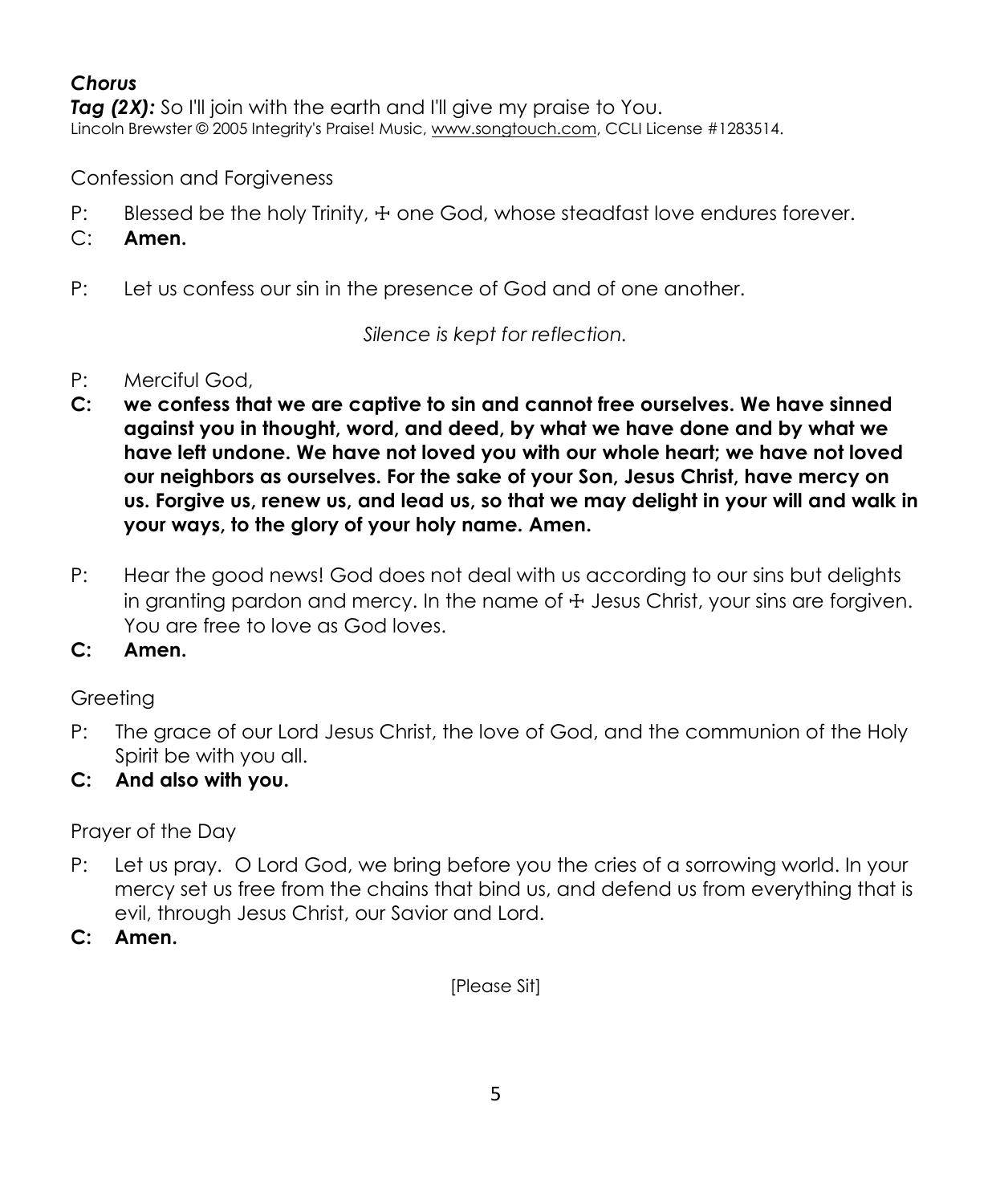# $+$  Word  $+$

*We listen to the story of God's mighty acts for the sake of His people.*

# L: A Reading from the Gospel of Luke

Gospel Luke 8:26-39

*Jesus' mission includes foreigners and his authority extends to the casting out of demons. Some who witness Jesus' work are seized with confusion and fear, but the man who was healed is commissioned to give testimony to God's mercy and power.*

<sup>26</sup>Then [Jesus and his disciples] arrived at the country of the Gerasenes, which is opposite Galilee. <sup>27</sup>As he stepped out on land, a man of the city who had demons met him. For a long time he had worn no clothes, and he did not live in a house but in the tombs. <sup>28</sup>When he saw Jesus, he fell down before him and shouted at the top of his voice, "What have you to do with me, Jesus, Son of the Most High God? I beg you, do not torment me"—29for Jesus had commanded the unclean spirit to come out of the man. (For many times it had seized him; he was kept under guard and bound with chains and shackles, but he would break the bonds and be driven by the demon into the wilds.) <sup>30</sup>Jesus then asked him, "What is your name?" He said, "Legion"; for many demons had entered him. <sup>31</sup>They begged him not to order them to go back into the abyss. <sup>32</sup>Now there on the hillside a large herd of swine was feeding; and the demons begged Jesus to let them enter these. So he gave them permission. <sup>33</sup>Then the demons came out of the man and entered the swine, and the herd rushed down the steep bank into the lake and was drowned. <sup>34</sup>When the swineherds saw what had happened, they ran off and told it in the city and in the country. <sup>35</sup>Then people came out to see what had happened, and when they came to Jesus, they found the man from whom the demons had gone sitting at the feet of Jesus, clothed and in his right mind. And they were afraid. <sup>36</sup>Those who had seen it told them how the one who had been possessed by demons had been healed. <sup>37</sup>Then all the people of the surrounding country of the Gerasenes asked Jesus to leave them; for they were seized with great fear. So he got into the boat and returned. <sup>38</sup>The man from whom the demons had gone begged that he might be with him; but Jesus sent him away, saying,  $39$ <sup>th</sup> Return to your home, and declare how much God has done for you." So he went away, proclaiming throughout the city how much Jesus had done for him.

- L: Word of God, Word of Life.
- **C: Thanks be to God.**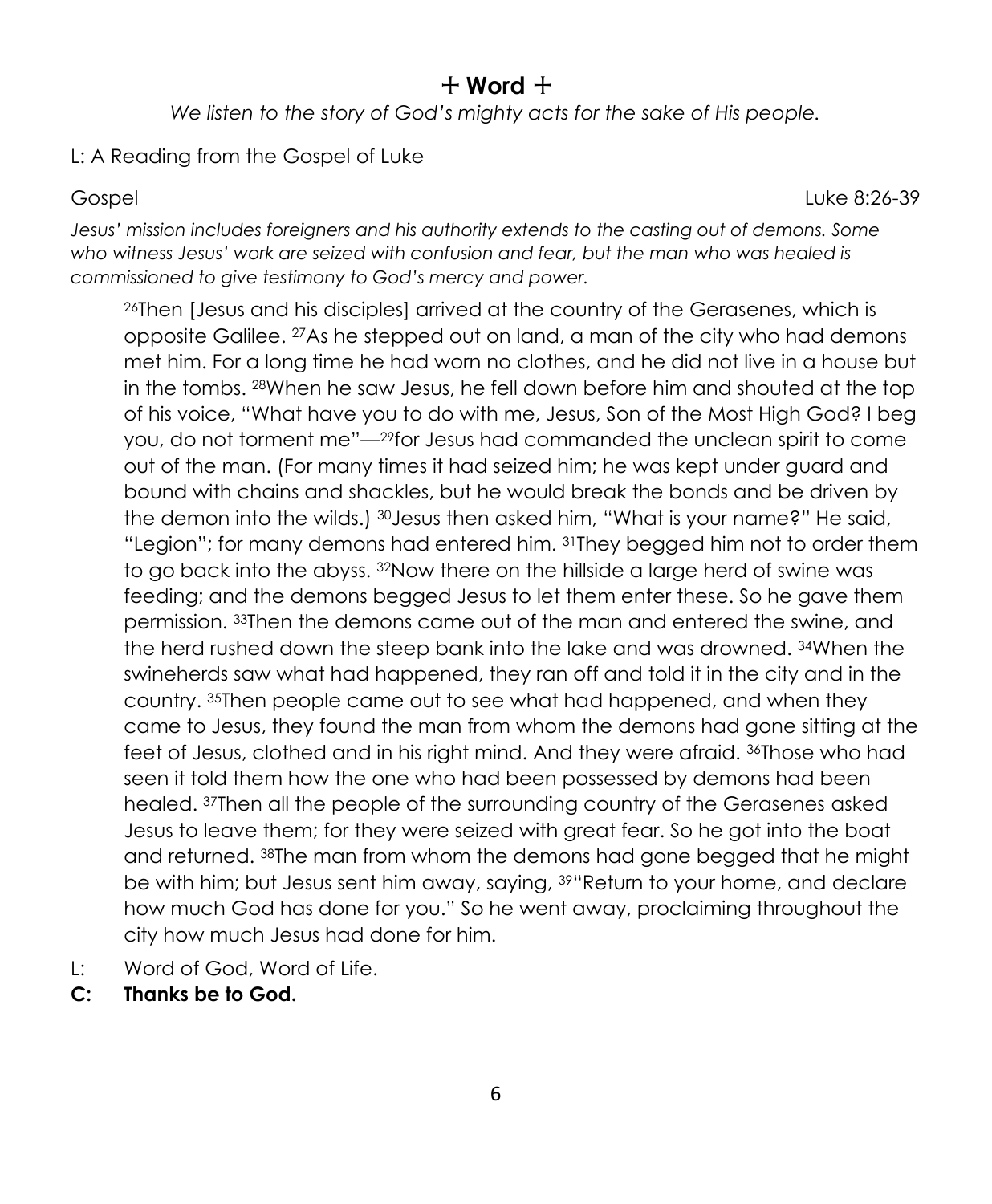#### Sermon and Scripture reflection: etc. And the series of the Pastor Liz Frey

One Congregation, One Book: The book of Genesis

"This is the Beginning"

*(Sermon and reading reflection for Genesis 1:1-2:25:* God- the Creation*)*

"One Congregation, One Book: The Book of Genesis" Series & Study Preview Video

Children's Story Pastor John Brock

(Pease Stand)

# **Song: "Creation"**

#### *Verse*

I can breathe sweet spring flowers. I can see deep blue skies. Lord I feel refreshing breezes, like Your thoughts inside my mind. I like to run through the green grass, watch the waves crash the shore, gaze as mountains grow higher.

Creation can't be ignored.

### *Chorus*

When I see all the beauty of Your creation, Lord it makes my spirit free to worship You. When I see all the beauty of Your creation, Lord it drives me to my knees to worship You.

### *Verse*

# *Chorus (2X)*

**Tag:** Lord it drives me to my knees to worship You. Randy McCoy © Mercy/Vineyard Publishing CCLI #1283514.

[Please Sit]

Graduate Video and Recognition of Graduates

[Please Stand]

Prayers of the Church

*Following each petition are the words*: "God of grace," *Please respond with:* **"hear our prayer."**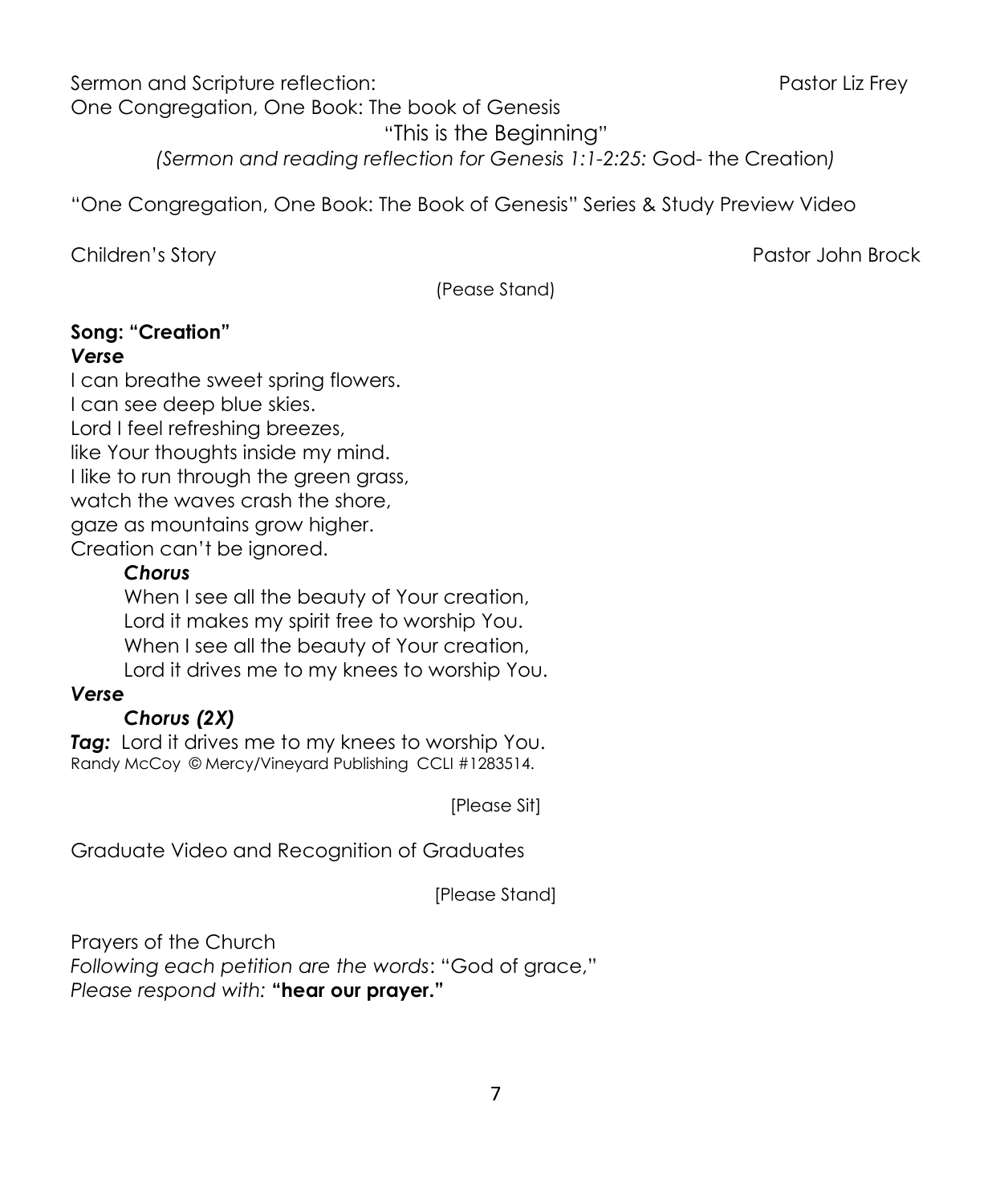# + **Meal** +

*When we celebrate communion we remember that Jesus died for us and we experience His love and forgiveness. As we eat the bread and wine, Christ is present with us.*

Sharing of the Peace

- P: The peace of the Lord be with you always.
- **C: And also with you.**

[Please Sit]

Announcements

# **Offering**

Optional giving methods: Use the 'Vanco Mobile' app on your device • Text an amount to 717-963- 2281 (be sure to use a "\$") • Use the "DONATE" button on our website and e-blasts or scan the QR to the right • Mail into the church office • Your offerings may also be placed in the white offering boxes at the entrance to the worship space as you exit.



Recognition of Faith Formation Teachers and volunteers

[Please Stand]

Offering Prayer

- P: God of abundance,
- **C: you have set before us a plentiful harvest. As we feast on your goodness, strengthen us to labor in your field, and equip us to bear fruit for the good of all, in the name of Jesus. Amen.**

Great Thanksgiving

- P: Christ is here.
- **C: The Spirit is with us.**
- P: With joy, we lift up our hearts.
- **C: And give thanks to the Lord of Life.**

Eucharistic Prayer

P: Holy God, our Maker, Redeemer, and Healer, in the harmonious world of your creation, the plants and animals, the seas and stars were whole and well in your praise.

When sin had scarred the world, you sent your Son to heal our ills and to form us again into one.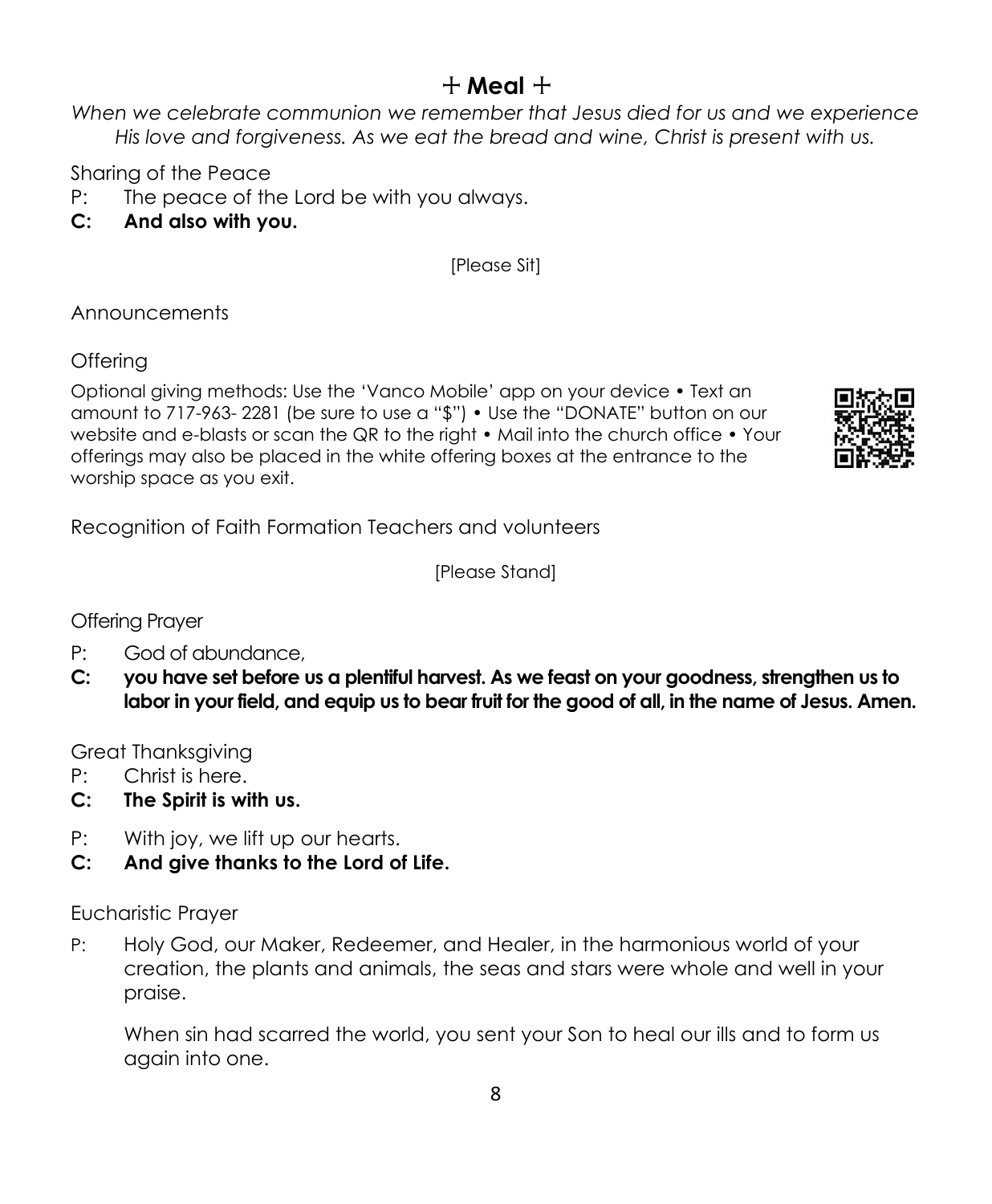*In the night in which he was betrayed, our Lord Jesus took bread, and gave thanks; broke it, and gave it to his disciples, saying: Take and eat; this is my body, given for you. Do this for the remembrance of me.*

*Again, after supper, he took the cup, gave thanks, and gave it for all to drink, saying: This cup is the new covenant in my blood, shed for you and for all people for the forgiveness of sin.*

*Do this for the remembrance of me.*

P: Remembering, therefore, his acts of healing, his body given up, and his victory over death, we await that day when all the peoples of the earth will come to the river to enjoy the tree of life.

Send your Spirit upon us and this meal: as grains scattered on the hillside become one bread, so let your Church be gathered from the ends of the earth, that all may be fed with the Bread of life, your Son.

- P: Through him all glory and honor is yours, Almighty Father, with the Holy Spirit, in your holy Church, both now and forever.
- **C: Amen.**

# Lord's Prayer

**Our Father in heaven, hallowed be your name, your kingdom come, your will be done, on earth as in heaven. Give us today our daily bread. Forgive us our sins as we forgive those who sin against us. Save us from the time of trial and deliver us from evil. For the kingdom, the power, and the glory are yours, now and forever. Amen.**

Invitation to Communion

- P: In Christ's presence there is fullness of joy. Come to the banquet.
- **C: Thanks be to God.**

(Please Sit)

# Sharing our Lord's Supper

*All Christians are welcome to celebrate the real presence of Jesus Christ in our Lord's Supper. You will remain at your seat and at the direction of the pastor, you will be invited to commune, at which time, you will open the individually wrapped, prepackaged communion elements you received when you arrived. The bread is in the bottom and wine in the top. If you did not receive communion elements when you arrived, please see an usher.*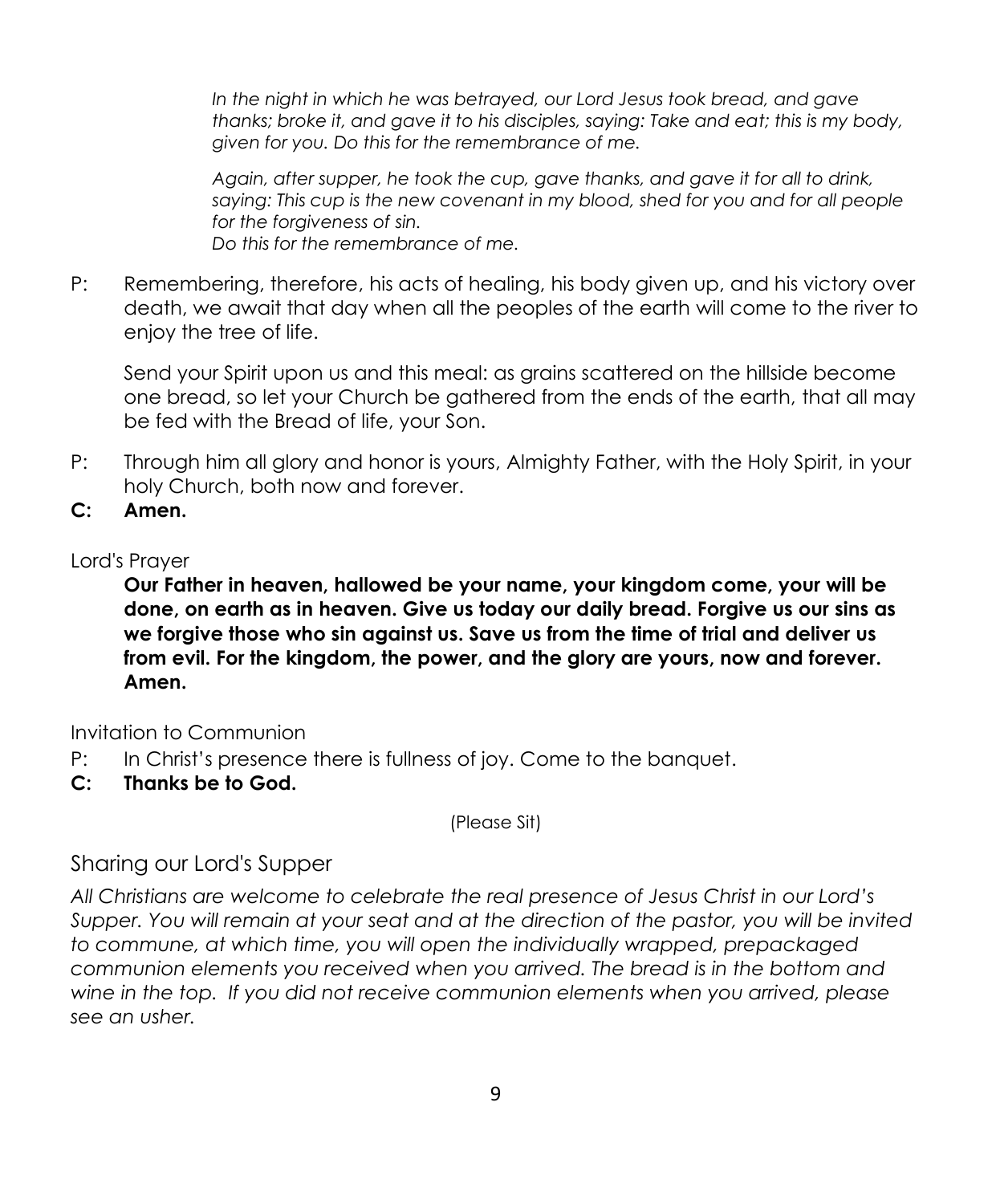*The presiding minister will now invite you to commune at your seat.*

Open the bread:

P: The Body of Christ given for you.

Open the wine:

P: The Blood of Christ shed for you.

(Please Stand)

Post Communion Blessing and Prayer

- P: The body and blood of our Lord Jesus Christ strengthen you and keep you in his grace.
- **C: Amen.**
- P: Let us pray. Life-giving God, through this meal you have bandaged our wounds and fed us with your mercy. Now send us forth to live for others, both friend and stranger, that all may come to know your love. This we pray in the name of Jesus.

**C: Amen.**

# + **Sending** +

*We have heard the Word of God, offered our gifts, and been fed at the table. Now we are sent out, strengthened by the Holy Spirit to be God's people in the world.*

Blessing

P: The Lord be near you at all times, the Lord walk beside you so that you will not be troubled, the Lord fill your heart with gladness, and your mouth with joyful song; and the blessing of God almighty, the Father,  $+$  the Son and the Holy Spirit, be with you always.

**C: Amen.**

# **Song**: **"Shout to the Lord"**

# *Verse*

My Jesus, my Savior, Lord, there is none like You; All of my days I want to praise The wonders of Your mighty love. My Comfort, my Shelter, Tower of refuge and strength, Let ev'ry breath, all that I am, Never cease to worship You.

# *Chorus 1*

Shout to the Lord, all the earth, let us sing Power and majesty, praise to the King!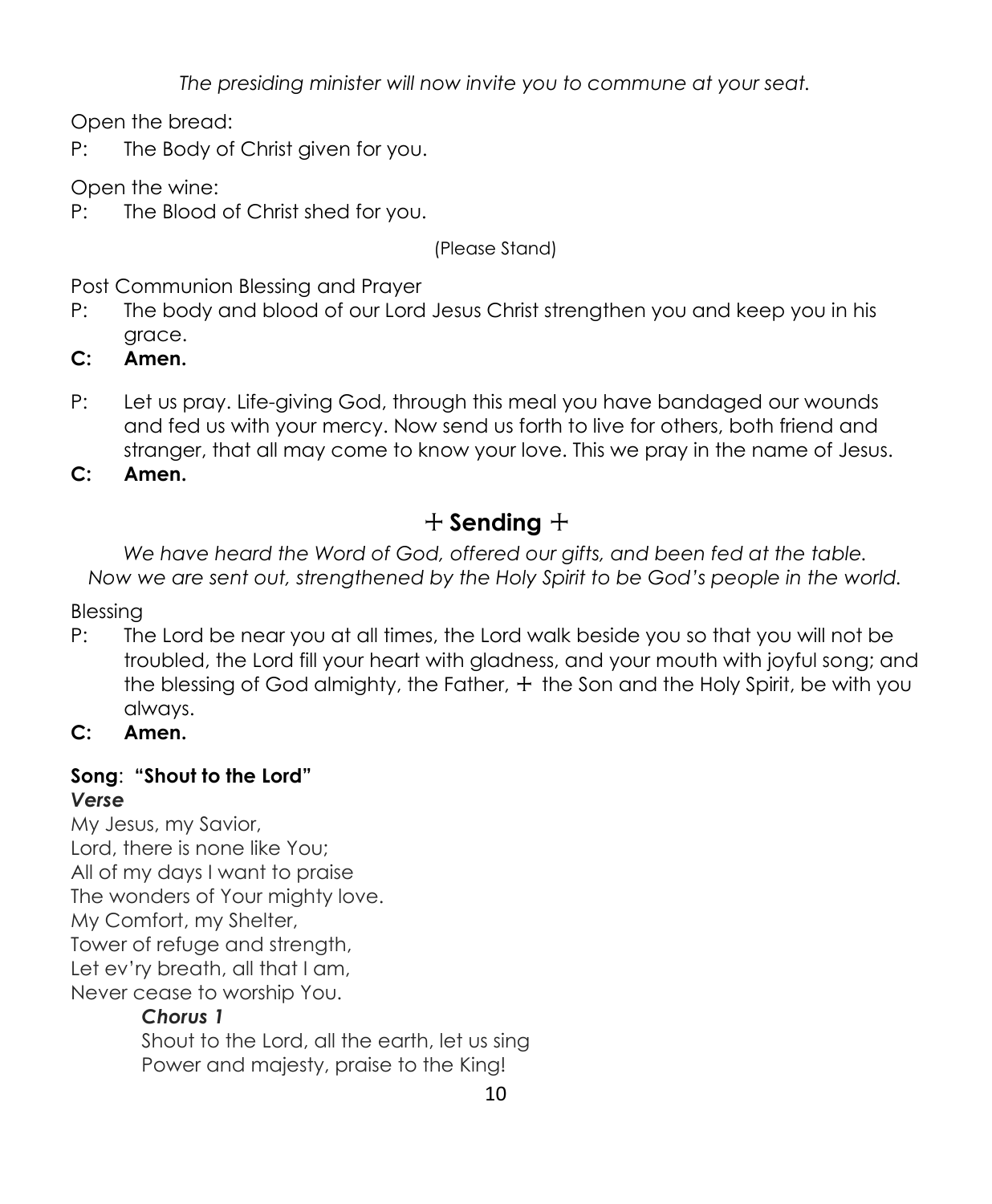Mountains bow down and the seas will roar At the sound of Your name. I sing for joy at the work of Your hands, Forever I'll love You, forever I'll stand; Nothing compares to the promise I have in You!

#### *Verse*

#### *Chorus 2*

Shout to the Lord, all the earth, let us sing Power and majesty, praise to the King! Mountains bow down and the seas will roar At the sound of Your name. I sing for joy at the work of Your hands, Forever I'll love You, forever I'll stand: Nothing compares to the promise I have, Nothing compares to the promise I have, Nothing compares to the promise I have in You! By Darlene Zschech © 1993 Darlene Zschech/Hillsongs Australia CCLI # 1283514.

#### Dismissal

P: Go in peace. Love your neighbor.

#### **C: Thanks be to God.**

**Portions of the service are reprinted from:** *Evangelical Lutheran Worship*, Copyright © 2006 Augsburg Fortress. *Sundays & Seasons*, Copyright © 2022 Augsburg Fortress. Used by permission of Augsburg Fortress License # 23686.

#### **Worship Leaders**

**Presiding Minister:** The Rev. John H. Brock **Preacher:** The Rev. Elizabeth E. Frey **Lector:** Melvin Eichelberger **Ushers:** Ryan, Lennon, & Monroe Sheaffer, George Enney **Greeters:** Pat Eby, Jane Killian **Altar Care:** Deb Cuthbert **Sound Technician:** Royce Hoffman **Video Technician:** Dona Norris **Video Technician Student:** Ethan Erdley **Slide Show Producer:** Barb Martin **Count Down Video Producer:** Danelle Andrews **FaithX Musicians:** Seth Erdley**,** Pam Hess, Olivia Hettinger, Kim Holland, Ron Livingston, Mike Schwalm, Paul Walker, Debbie Wilson, Rick Wilson **Bulletin Artwork:** Trinity Staff

# **United and empowered to worship, connect, serve.**